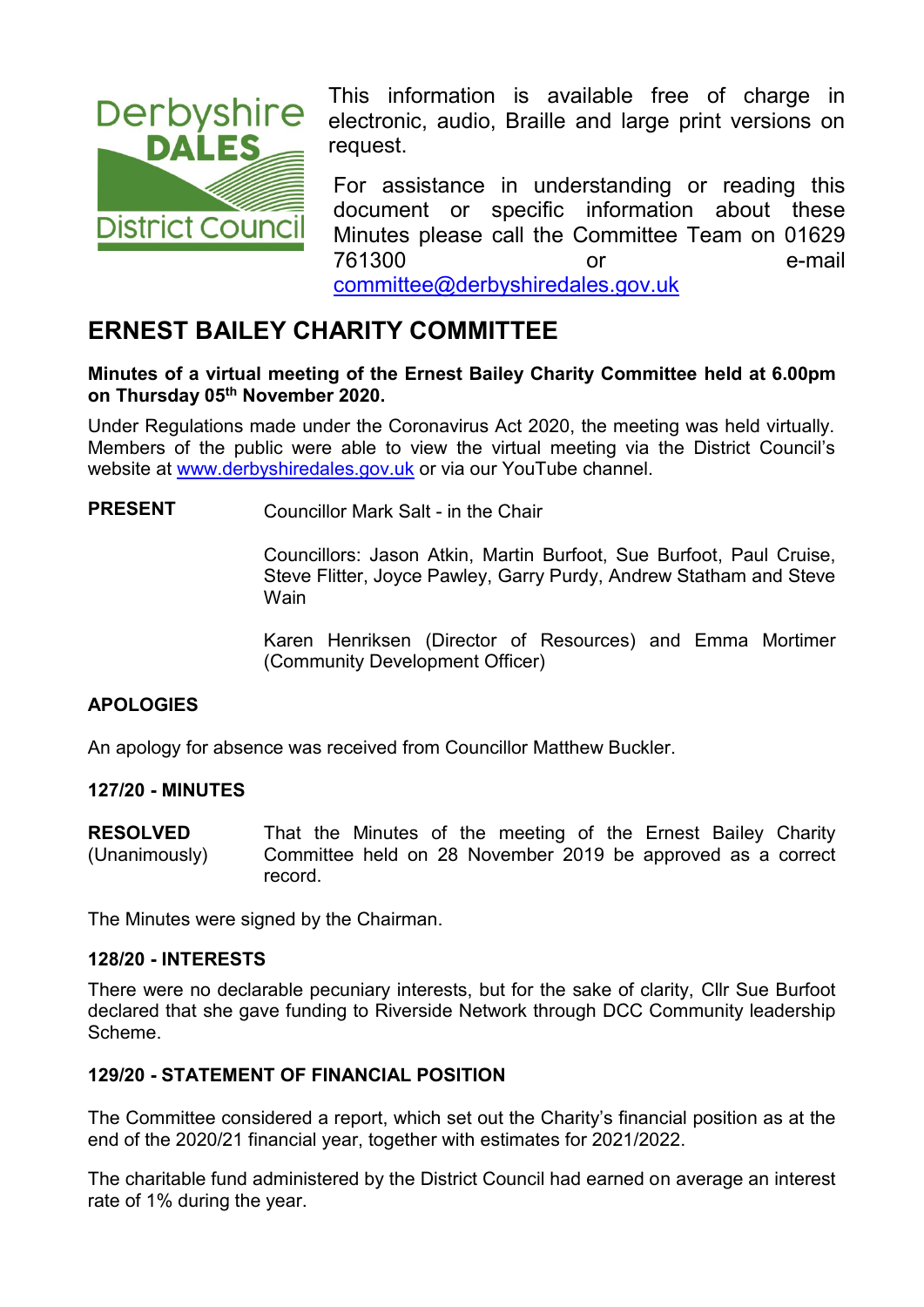The amount available in the distribution fund at  $1<sup>st</sup>$  April 2020, excluding the maintenance provision, was £39,069.

There was discussion on whether we can increase the capital by using any funds left over from Local Projects Fund. This would need approval from all members to make a donation to a charity.

The Committee noted the delay on the Review to consider the Charity's Terms of Reference and administration.

The Review would continue and Members' views would be sought on possible recommendations.

It was moved by Councillor Jason Atkin, seconded by Councillor Joyce Pawley and

**RESOLVED** (Unanimously) 1. That the financial statement for the 2019/20 financial year be received.

- 2. That the funds of the Charity continue to be invested with Derbyshire Dales District Council.
- 3. That progress on the Review be noted.

#### **130/20 - DISTRIBUTION OF CHARITABLE FUNDS**

It was moved by Chair Councillor Mike Salt and

The Committee considered a total of 20 applications for Grant Aid. It was noted that application 4/20 Derwent & Wye Valley Railway Trust had been withdrawn

#### **RESOLVED**

(Unanimously) 1. That grant awards be made conditional upon them being used for the purpose for which the application was made and in accordance with the objects of the Trust.

#### **131/20 - APPLICATION 1/20 BONSALL VILLAGE HALL COMMITTEE**

It was moved by Councillor Steve Flitter, seconded by Councillor Steve Wain and

**RESOLVED** That a grant of £150 be awarded to First Taste for Bonsall Village Hall Committee towards improvement to access ramp.

#### **Voting:**

In favour 9 Against 1 Abstentions 0

The Chairman declared the CARRIED.

#### **132/20 - APPLICATIONS 2/20, 3/20, 5/20 & 6/20**

It was moved by Councillor Jason Atkins seconded by Councillor Martin Burfoot and

**RESOLVED** (Unanimously) That no grant will be awarded to: Cauldwell Mill Trust, Cromford Playgroup, Northwood & Tinkersley Parish Council, 2<sup>nd</sup> Matlock Guides.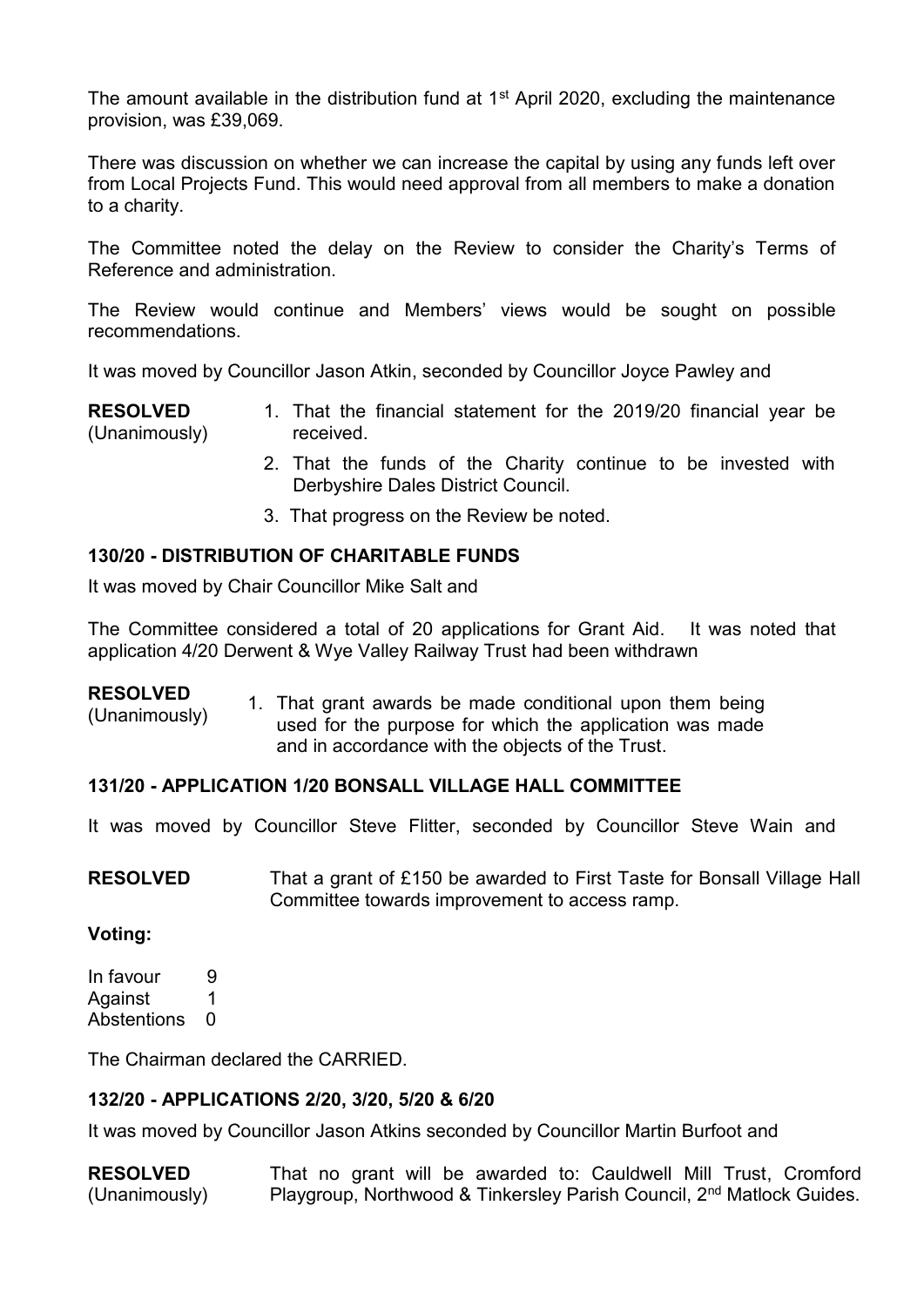## **133/20 - APPLICATION 7/20 - MATLOCK FIRST RESPONDERS**

It was moved by Councillor Martin Burfoot, seconded by Councillor Steve Flitter and

**RESOLVED** That a grant of £100 be awarded to Matlock First Responders towards monitoring equipment.

## **Voting:**

In favour 8 Against 2 Abstentions 0

The Chairman declared the CARRIED.

### **134/20– APPLICATION NO 8/20 - RIVERSIDE NETWORK**

It was moved by Councillor Joyce Pawley, seconded by Councillor Steve Wain and

**RESOLVED** (Unanimously) That a grant of £100 be awarded be to Riverside Network toward refurbishment of food bank.

#### **135/20 - APPLICATIONS 9/20 - 13/20**

It was moved by Councillor Joyce Pawley, seconded by Councillor Jason Atkin and

**RESOLVED** (Unanimously) That no grant be awarded to: Darley Dale Pre School, Matlock & Derbyshire Dales Stand up to Racism, Grand Pavilion Ltd and Tansley Fete Field Committee.

## **136/20 - MOTION TO INCREASE THE SUGGESTED GRANTS**

It was moved by Councillor Joyce Pawley, seconded by Councillor Jason Atkin and

**RESOLVED** (Unanimously) The extra funding of £350 to come out of the capital, although £121 was added to the capital last year due to an underspend

## **137/20 - EXCLUSION OF PUBLIC AND PRESS**

To hear applications from residents.

(Unanimously)

It was moved by Councillor Jason Atkin and seconded by Councillor Steve Wain

**RESOLVED** (Unanimously) That the public and press be excluded for the remaining items of business for the reasons as set out in the report.

#### **138/20 APPLICATIONS 14/20 - 16/20 and 18/20 - 20/20: 6 LOCAL RESIDENTS**

It was moved by Councillors Mark Salt, seconded by Councillors Martin Burfoot and

| <b>RESOLVED</b><br>That a grant of £40 for Matlock resident to help with winter heating. |
|------------------------------------------------------------------------------------------|
|------------------------------------------------------------------------------------------|

That a grant of £60 for Matlock residents for furniture

That a grant of £150 for Matlock residents for an oven